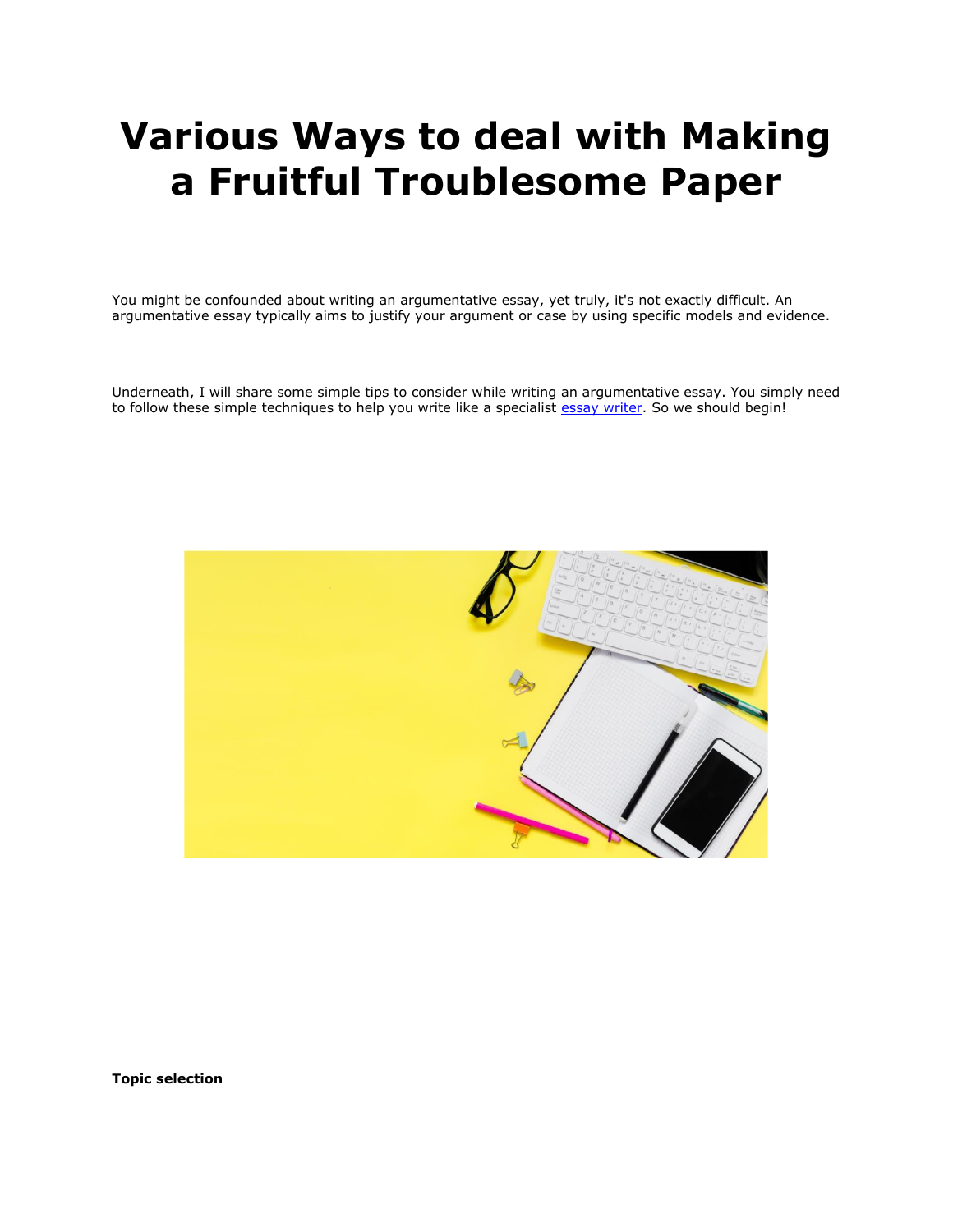The first key consideration while writing an argumentative essay is to consider the topic.

1. Continuously pick an argumentative topic that is exciting, confusing or appealing to you. Your topic ought to likewise start the interest of the perusers.

2. The extent of the topic ought not be too wide or generic that can't be shrouded in the length of an essay, nor would it be a good idea for it be too thin that limits argumentation.

3. Before starting the essay or finalizing the topic, determine the reason or aim of your essay. Obviously deciding the reason for your essay will help you hone your topic, as well as, the direction of your essay. An **[essay writing service](https://youressaywriter.net/)** can take care of all your writing needs.

# **Thesis development**

The following important thing in an argumentative essay is areas of strength for a statement.

1. The argumentative essay makes an argument by using an authoritative and persuasive thesis; therefore, you ought to invest some energy working on it.

2. Take a reasonable position either on the side of the topic, or against it. Remember that your position ought to be questionable.

3. Your position ought not be a by and large acknowledged truth or reality, and it ought to have some individuals disagreeing with it. You will need to give evidence to help your argument looking into it also. You can also find support from an [essay writer online.](https://youressaywriter.net/)

4. The thesis ought to include clear assertions upheld by evidence to solidify your claim, as well as your informed opinion and observation.

5. Deciding your thesis obviously will help shape the construction and content of your essay. It will help determine what topics would be discussed in each passage.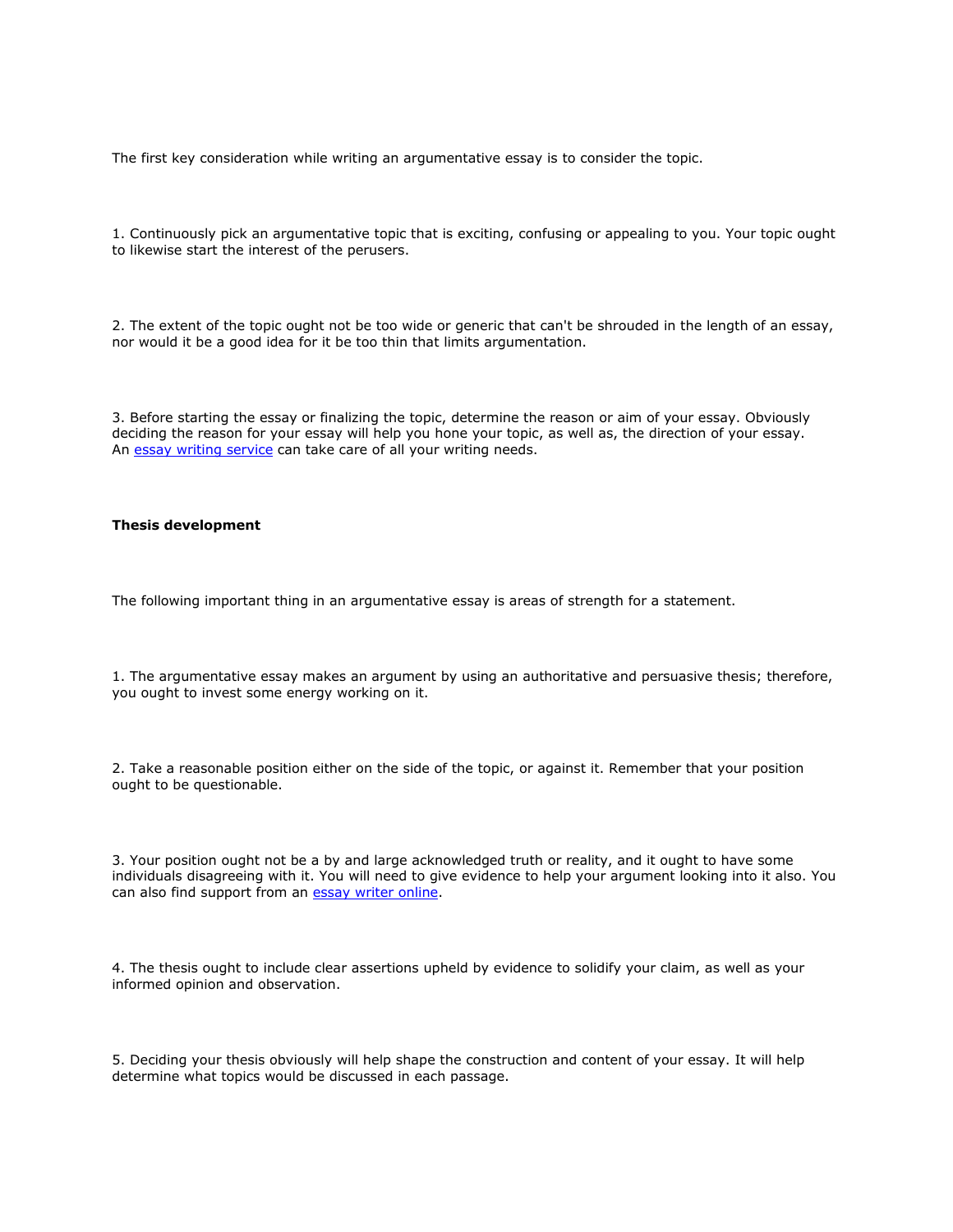#### **How to guarantee your thesis is solid?**

Developing your thesis is the main piece of your argumentative essay; henceforth, you need to pay more attention to it. Whenever I write my paper, I utilize some tips and tricks to improve my thesis. Allow me to write them down for your guidance too:

1. Guarantee your thesis is not an overall topic, too wide, clichéd, or trite, and doesn't seem like a question. It ought not be fragmented and utilize defective generalizations.

2. Foster your thesis in the wake of reading and exploring your topic completely. Your thesis might advance further as you continue to brainstorm and investigate your topic.

3. Remain open to editing and molding your thesis as you oblige essay writing and editing. In this manner, an [essay writer](https://www.myperfectwords.com/) would have the option to optimize your argumentation.

4. Keep your working thesis before your eyes as you continue to foster your essay to keep it organized.

# **Look into your audience!**

Know the audience for whom you are writing the essay. it will help you be focused on and specific in your essay. For instance, you need to find out if your audience is supportive of your position, or against it.

If you can't find out your designated audience, you can simply write your essay for an overall audience.

#### **Utilize persuasive evidence!**

Remember that you want to convince the peruser about your particular arguments. To guarantee that the peruser finds your arguments to be legitimate and genuine, as opposed to being your own opinion or generalizations, you can utilize supportive evidence.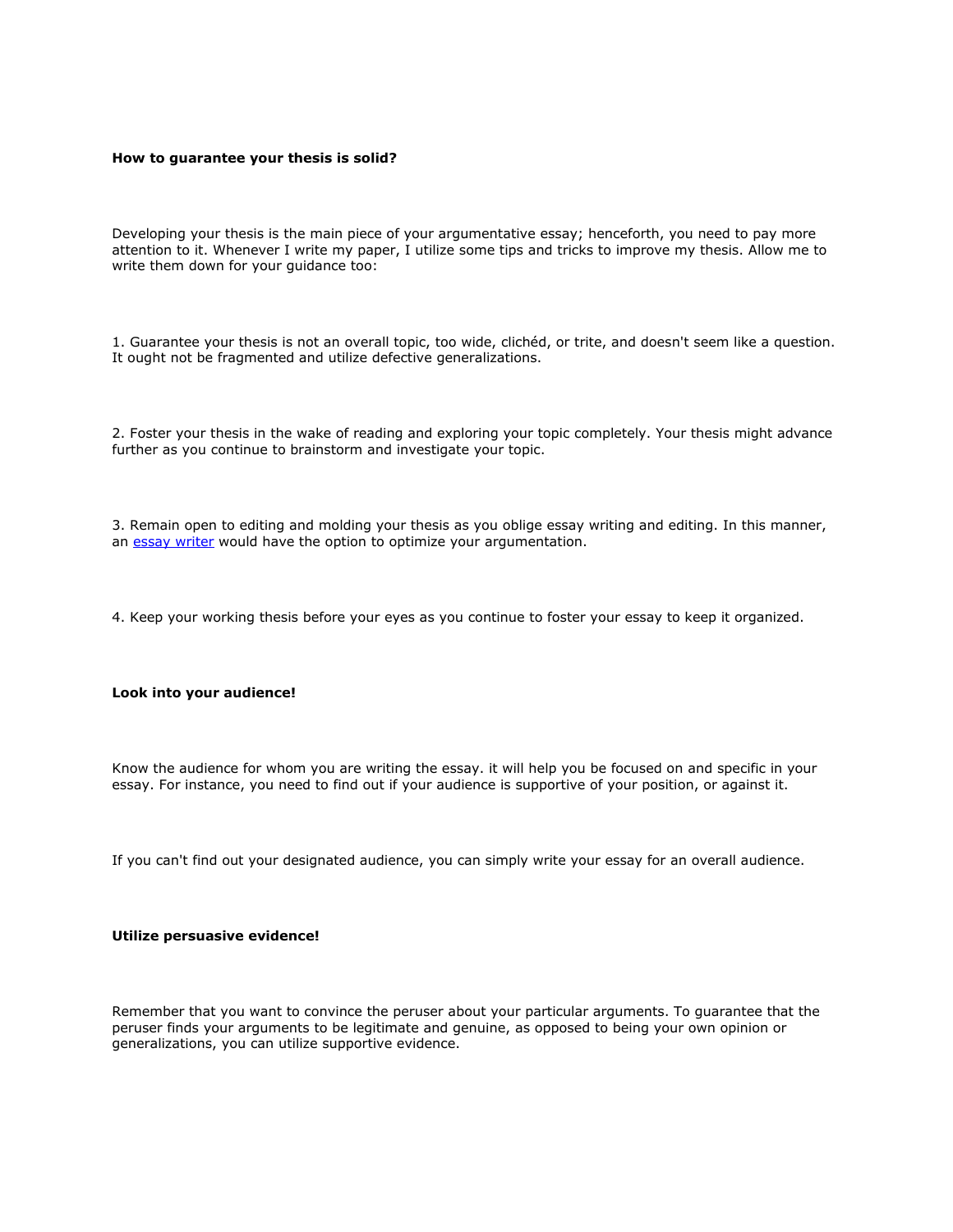1. Your evidence might include guides to justify your argument, contextual investigations, or quotation from a philosopher, pioneer, writer or book.

2. You can cite scientific findings from presumed papers and diaries. You can statement official reports and findings of government institutions.

3. Continuously use realities from reliable sources to authenticate your evidence.

4. Guarantee citations and documentation of all cited and cited material.

5. You can likewise indicate the significance of your claims or the importance of the evidence cited as the perusers wouldn't have the option to tell the connection between them. You need to highlight why the expressed truth is important, and what it implies. If you need help, contact an [essay writing service.](https://www.myperfectwords.com/)

# **Remember to utilize counter arguments!**

While writing an argument, keep the view of the adversaries in your mind too. You don't just need to demonstrate your case yet in addition need to discredit the views of the rivals. For this explanation, you ought to involve counter arguments in your essay.

Write the counter arguments on your view and afterward disprove them with solid evidence. This would invalidate the antagonist's view while strengthening your own.

Addressing counter arguments in time provides legitimacy to your claims. As a smart and exhaustive writer, you ought to have the option to anticipate the questions and objections of the adversaries.

### **Writing your draft**

You might need to go through a few drafts of your essay to make the final draft yet don't be annoyed. You can likewise take the help of specialists from a paper writing service. Be that as it may, following these tips intently would most likely make a strong argumentative essay.